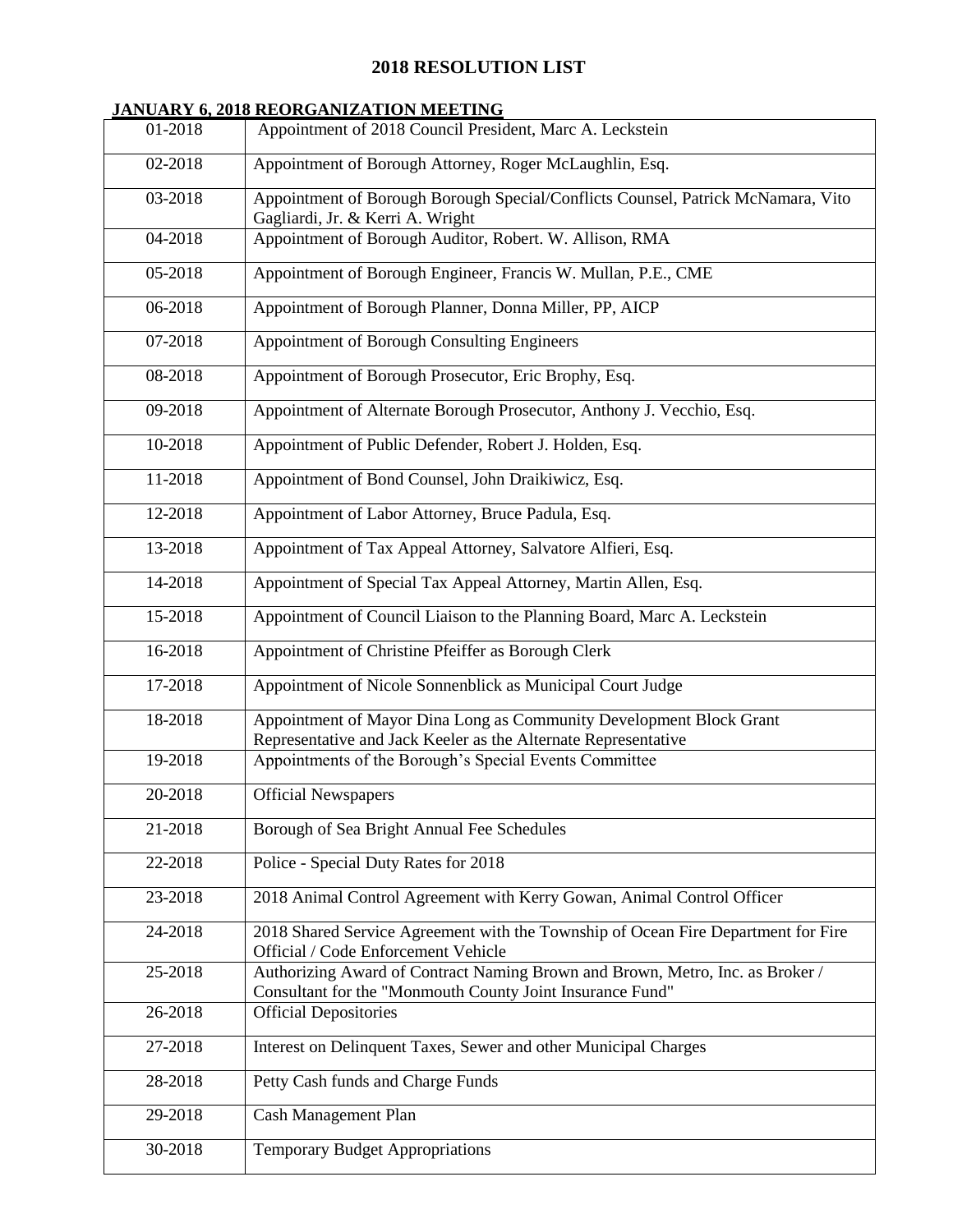#### **JANUARY 16, 2018**

| 31-2018 | Donation 2018 Beach Badges                                                    |
|---------|-------------------------------------------------------------------------------|
|         |                                                                               |
| 32-2018 | Authorizing the Purchase of Department of Public Works Vehicle 2018 Ford F250 |
|         | <b>Extended Cab Pickup Truck</b>                                              |
| 33-2018 | Authorize Agreement for Sea Bright/Sea Breeze Newsletter                      |
|         |                                                                               |
| 34-2018 | Approving Proposal from T & M Associates to Prepare a Benefit Cost Analysis   |
|         | for Additional Funding HMGP Flood Mitigation Grant - Reconstruction of Six    |
|         | Bulkheads and New Pump Station                                                |
| 35-2018 | Authorize the Release of Closed Session Minutes - 2013                        |
|         |                                                                               |
| 36-2018 | Borough of Sea Bright Opposing New Jersey Offshore Oil and Gas Activities     |
|         |                                                                               |
| 37-2018 | Authorizing A Memorandum Of Understanding - FEMA 2017-2018 Assistance         |
|         | to Firefighters Grant                                                         |
|         |                                                                               |

#### **JANUARY 30, 2018 (Special Meeting)**

| 38-2018 | Consideration of Bids for Sea Bright Municipal Complex |
|---------|--------------------------------------------------------|

## **FEBRUARY 6, 2018**

| 39-2018 | Sea Bright Ocean Rescue - 2018 Jr. Lifeguard Program |
|---------|------------------------------------------------------|
| 40-2018 | Donation 2018 Beach Badges                           |

#### **FEBRUARY 20, 2018**

| 41-2018 | Authorizing the Borough of Sea Bright to Apply for New Jersey Division of Highway     |
|---------|---------------------------------------------------------------------------------------|
|         | Traffic and Safety FY2018/2019 Sea Bright Pedestrian Safety Grant                     |
| 42-2018 | Authorizing the Borough of Sea Bright to Apply for 2018 Distracted Driving Crackdown  |
|         | Traffic Safety Grant: U Text U Drive U Pay                                            |
| 43-2018 | Authorizing Lease Agreement for Temporary Library with First United Methodist         |
|         | Church of Sea Bright                                                                  |
| 44-2018 | Lease Agreement Extension for Beach Facility with Dogs and Cats, Inc.                 |
|         |                                                                                       |
| 45-2018 | Approving the Leasing of Property for Use by the Borough of Sea Bright                |
|         | Block 18 Lot 1                                                                        |
| 46-2018 | Accepting Escrow Fees for Small Network Node Wireless Antenna Facilities Verizon      |
|         | Wireless                                                                              |
| 47-2018 | Authorizing Receipt of Bids for Lease of Municipal Property for Placement of Wireless |
|         | <b>Communication Equipment</b>                                                        |
| 48-2018 | <b>Appropriation Reserve Transfer</b>                                                 |
|         |                                                                                       |
| 49-2018 | Certification of Compliance with the United States Equal Employment Opportunity       |
|         | Commission's "Enforcement Guidance on the Consideration of Arrest and Conviction      |
|         | Records in Employment Decisions Under Title VII of the Civil Rights Act of 1964"      |
| 50-2018 | Authorize the County of Monmouth Mosquito Control Division to Conduct Aerial          |
|         | Mosquito Control Operations within the Borough of Sea Bright                          |
|         |                                                                                       |
| 51-2018 | Donation of 2018 Beach Badges                                                         |
|         |                                                                                       |

#### **MARCH 6, 2018**

| 52-2018 | Authorizing Hiring of Police Officers Designation of SLEO Class I, Special Officers |
|---------|-------------------------------------------------------------------------------------|
| 53-2018 | Change Fund Increase for Borough Clerk's Office                                     |
| 55-2018 | <b>Appropriation Reserve Transfer</b>                                               |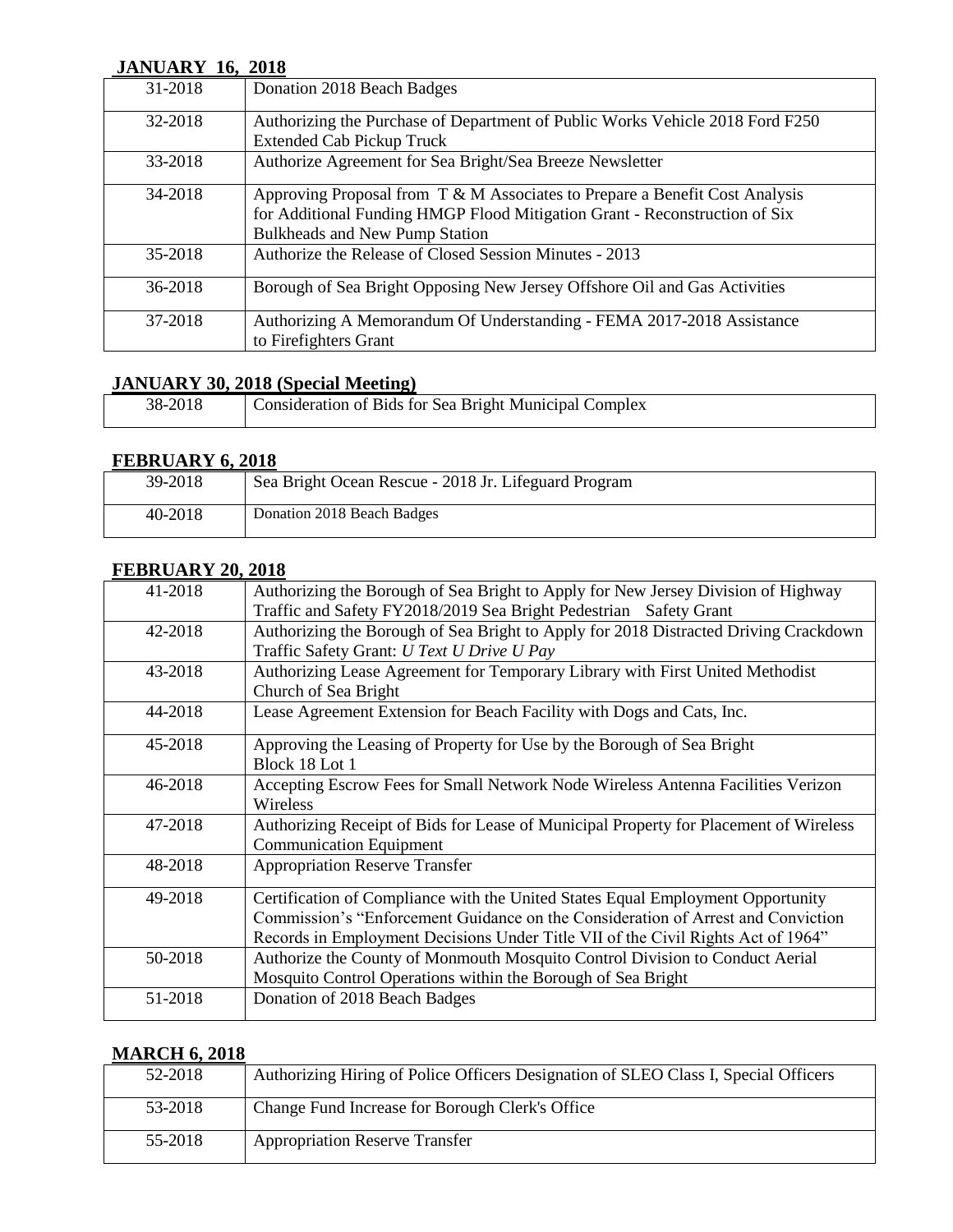| 56-2018 | Borough of Sea Bright Seawall Construction Project - NJDEP Project<br>#4265-15, Change in Scope of Work - Zero Cost - Installation of Timber Structures |
|---------|---------------------------------------------------------------------------------------------------------------------------------------------------------|
| 57-2018 | Consideration of Bids Received for Construction of Sea Bright Municipal Complex                                                                         |
| 58-2018 | Rescinding Resolution 106-2016 Authorizing Verizon Wireless to<br>Jointly Use Poles Within the Public Right of Way of the Borough of Sea Bright         |

## **MARCH 20 , 2018**

| 54-2018 | Authorizing the Purchase of Police Department Vehicle 2017 Ford Explorer Police<br>Interceptor   |
|---------|--------------------------------------------------------------------------------------------------|
| 59-2018 | Consideration of Proposals for Professional Planning Services and Zoning Ordinance<br>Amendments |
| 60-2018 | <b>Appropriation Reserve Transfer</b>                                                            |
| 61-2018 | Borough of Sea Bright PBA Agreement January 1, 2018 – December 31, 2021                          |
| 62-2018 | Donation 2018 Beach Badges                                                                       |
| 63-2018 | Authorizing 2018 Farmers' Market                                                                 |
| 65-2018 | Authorizing Receipt of Bids for Street Sweeping Services                                         |
| 66-2018 | Introduction of the 2018 Municipal Budget                                                        |
| 67-2018 | <b>Awarding Raises for Non-Union Employees</b>                                                   |
| 68-2018 | Self Examination of Budget                                                                       |
| 69-2018 | Authorizing Receipt of Bids for Skim Board Camps                                                 |
| 70-2018 | Authorizing Receipt of Bids for Surf Camps                                                       |
| 71-2018 | Authorizing Receipt of Bids for Yoga Classes                                                     |

# **APRIL 3, 2018**

| 64-2018 | Authorizing Receipt of Bids for use of Municipal Beach Front Location for the Rental of |
|---------|-----------------------------------------------------------------------------------------|
|         | <b>Umbrellas and Beach Chairs</b>                                                       |
| 72-2018 | Authorizing the Borough of Sea Bright to Apply for New Jersey Division of Highway       |
|         | Traffic Safety 2018 "Click it or Ticket" Seat Belt                                      |
|         | <b>Mobilization Grant</b>                                                               |
| 73-2018 | Authorizing the Extension of Professional Service Contract with T & M                   |
|         | Associates for the Sea Bright Beach Pavilion                                            |
| 74-2018 | Authorizing a Refund for a Legalized Games of Chance Raffle License                     |
|         | Application RA No. 02-2018                                                              |
| 75-2018 | Authorizing a Plan Modification Construction of Sea Bright Pavilion                     |
| 76-2018 | 2017 Recycling Tonnage Grant                                                            |
| 77-2018 | Authorize Submission Of Tax Reimbursement Certificate in                                |
|         | Connection with the Recycling Tonnage Grant                                             |
| 78-2018 | Authorizing the Auction Sale of Certain Municipal Property in                           |
|         | Accordance with N.J.S.A. 40A:12-13(b).                                                  |
| 79-2018 | Donation - 2018 Beach Badges                                                            |
|         |                                                                                         |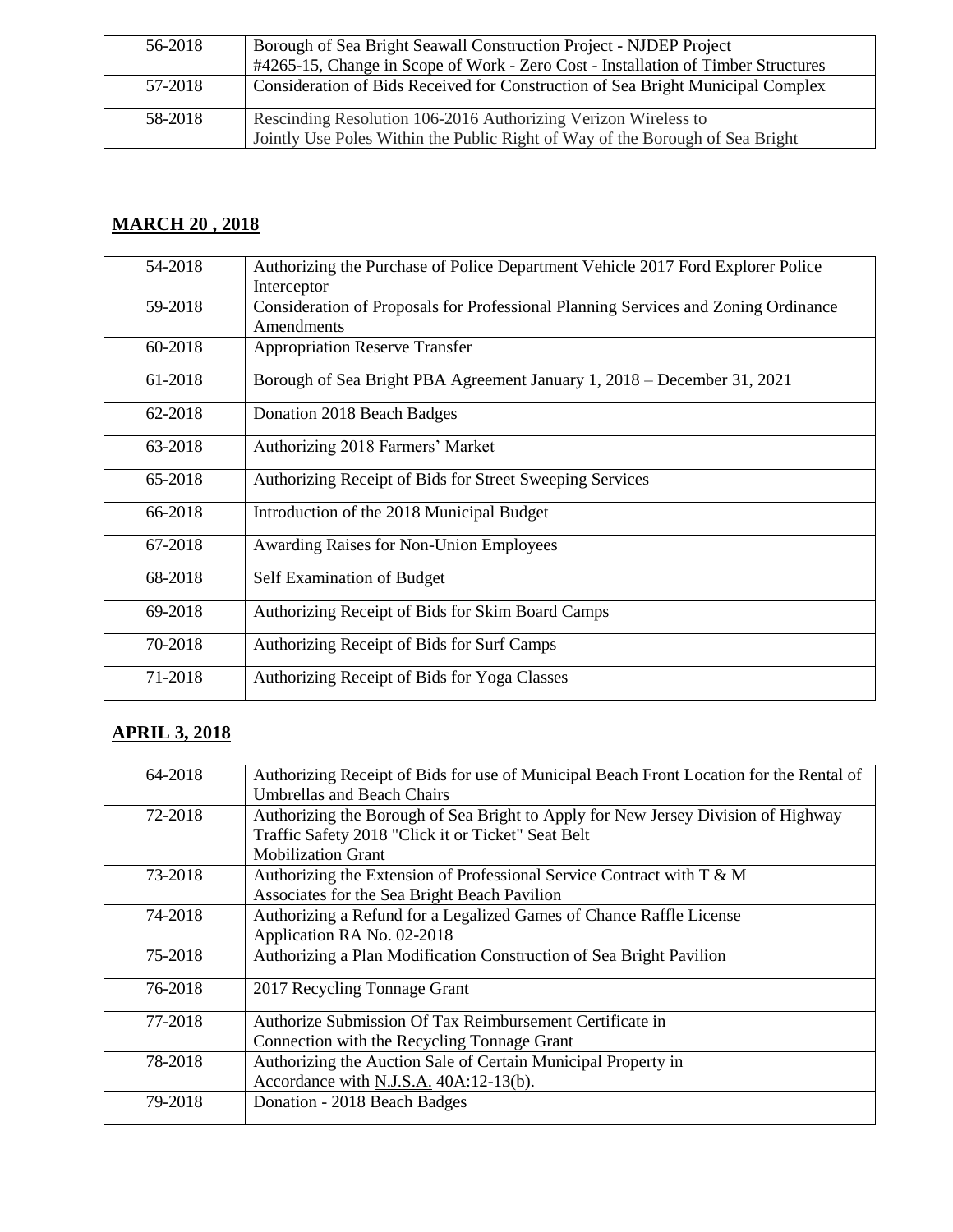# **APRIL 12, 2018 SPECIAL MEETING**<br>80-2018 Approving a Sea Wall

Approving a Sea Wall Betterment Project

#### **APRIL 17, 2018**

| 81-2018 | Authorizing Release of Fireworks Surety Bond, Naughty Nora, Inc.            |
|---------|-----------------------------------------------------------------------------|
|         |                                                                             |
|         | d/b/a Chapel Beach Club, 1023 Ocean Avenue                                  |
| 82-2018 | Authorize the Release of Cash Bond for Street Opening Permit Pertaining     |
|         | to the Tradewinds Development                                               |
| 83-2018 | Authorize the Release of Maintenance Bond for Patricia A. Regan             |
|         | Block 18, Lot 2, 1006 Ocean Avenue                                          |
| 84-2018 | Authorizing a Shared Services Agreement with the Borough of Highlands for   |
|         | <b>Life Guard Services</b>                                                  |
| 85-2018 | Authorizing Requests for Proposals for Professional Services - Professional |
|         | Appraisal Services to Defend the 2018 State Tax Appeals and Preparation     |
|         | of the 2018 Added Assessment Tax List                                       |
| 86-2018 | Sustainable Land Use Pledge of the Borough of Sea Bright                    |
| 87-2018 | Authorizing the Conduct of a Borough Wide Garage Sale and Authorizing       |
|         | a Fee for Participation Therein                                             |
| 88-2018 | Consideration of Bids Received for Street Sweeping of Roadways              |
|         | within the Borough of Sea Bright                                            |
| 89-2018 | Consideration of Award of Contract - Lease of Municipal Property on         |
|         | Block 20, Lot 7 for Co-Location on Existing Telecommunications Tower and    |
|         | <b>Ancillary Communications Support Equipment</b>                           |
| 90-2018 | Amending the 2018 Municipal Budget                                          |
| 91-2018 | Authorizing the Budget to be read by title                                  |
| 92-2018 | Adopt the 2018 Municipal Budget as Amended                                  |

## **MAY 1, 2018**

| 93-2018 | Authorize the Release of Performance Guarantees, 1030 Partner, LLC, |
|---------|---------------------------------------------------------------------|
|         | 1030 Ocean Avenue, Phase II - Block 17, Lot $4 \& 5$                |
| 94-2018 | Standard Operating Procedure - Chief of Police Promotion Policy     |

# **MAY 15, 2018**

| 95-2018  | Authorizing a Refund For an Overpayment of a Mercantile License 2017/18     |
|----------|-----------------------------------------------------------------------------|
|          | Permit Year                                                                 |
| 96-2018  | Chapter 159 Budget Amendment - FY 2018 "Click It Or Ticket" Seat Belt       |
|          | <b>Mobilization Grant</b>                                                   |
| 97-2018  | Approving the Leasing of Property for use by the Borough of Sea Bright with |
|          | Jesse A. Howland & Sons, Inc. - Municipal Permit Parking Facility           |
| 98-2018  | Approving the Leasing of Property for useb the Sea Bright Department of     |
|          | Public Works, Fire Department And First Aid Squad with Jesse A. Howland &   |
|          | Sons, Inc.                                                                  |
| 99-2018  | Consideration Of Award - Lease Agreement For Skim Board Camp                |
| 100-2018 | Consideration of Award - Lease Agreement for Morning Yoga Classes           |
| 101-2018 | Consideration of Award - Lease Agreement for Evening Yoga Classes           |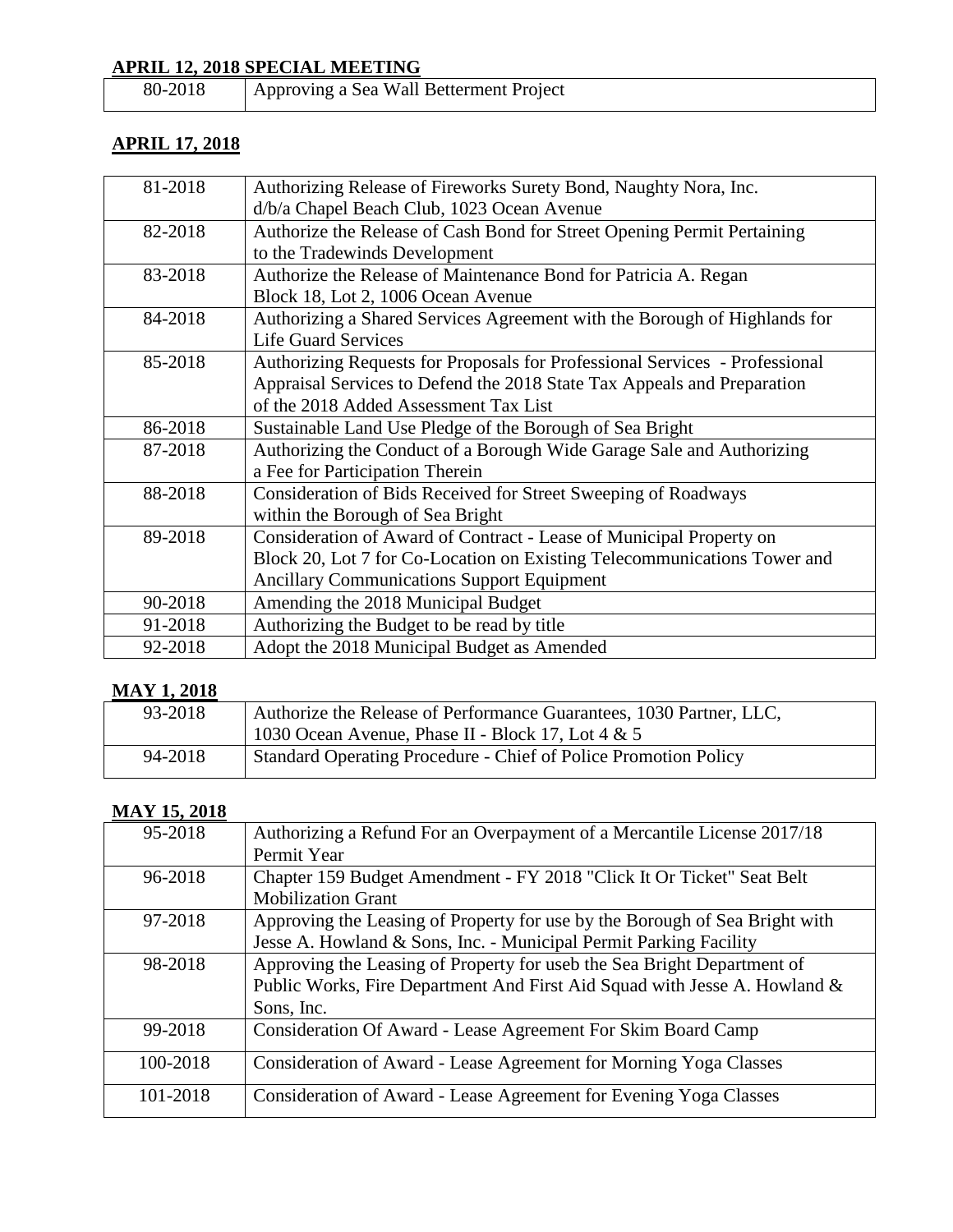## **JUNE 4, 2018**

| $J$ une 7, $2010$ |                                                                             |
|-------------------|-----------------------------------------------------------------------------|
| 102-2018          | Hiring Volunteer Firefighters                                               |
| 103-2018          | Hiring Seasonal Borough Beach Employees                                     |
| 104-2018          | Consideration of Proposals Received for Professional Services to Prepare    |
|                   | the 2018 Added Assessment Tax List                                          |
| 105-2018          | Consideration of Proposals Received for Professional Appraisal Services for |
|                   | 2018 State Tax Court Appeals                                                |
| 106-2018          | Consideration of Award - Lease Agreement for the Use of Beach Front         |
|                   | Locations for the Rental of Umbrellas and Beach Chairs                      |
| 107-2018          | REFUND OF 2018 TAX OVERPAYMENT                                              |
|                   | Amit & Hermant Patel, 5 Islandview Way, Unit 47                             |
| 108-2018          | Consideration Of Award - Lease Agreement For Surf Camps                     |
|                   |                                                                             |

#### **JUNE 19, 2018**

| 109-2018 | Authorize the Release of Closed Session Minutes for Years 2014-2016                                                                          |
|----------|----------------------------------------------------------------------------------------------------------------------------------------------|
| 110-2018 | Authorizing Sewerage Rates and Charges for Second, Third and Fourth Quarters<br>of 2018                                                      |
| 111-2018 | Hiring Volunteer Firefighter                                                                                                                 |
| 112-2018 | Authorizing Requests for Proposals for the Re-development of Properties<br>Known as Block 15, Lots 2, 3 and 4                                |
| 113-2018 | Authorizing Sale of Borough Surplus Property Through Govdeals.Com                                                                            |
| 114-2018 | Renewal of the 2018-2019 Liquor Licenses for Those Licensees Who<br>Have Met All Borough and State Requirements and Paid All Applicable Fees |
| 115-2018 | Renewal of the Alcoholic Beverage License of 1030 Liquor Partners,<br>t/a Tommy's Tavern and Tap for the 2018-2019 License Term              |
| 116-2018 | Renewal of the Alcoholic Beverage License of Sea Horse LLC,<br>t/a Driftwood Beach Club for the 2018-2019 License Term                       |
| 117-2018 | Renewal of the Alcoholic Beverage License of Watersedge, Inc.,<br>t/a Edgewater Beach Club for the 2018-2019 License Term                    |
| 118-2018 | Renewal of the Alcoholic Beverage License of 1124 Ocean Ave Liquor,<br>t/a Rory's Pub for the 2018-2019 License Term                         |
| 119-2018 | Renewal of the Alcoholic Beverage License of D. Lobi Enterprise,<br>t/a Surfrider Beach Club for the 2018-2019 License Term                  |

# **JULY 17, 2018**

| 120-2018 | Authorizing Display of Fireworks at Chapel Beach Club-August 17, 2018                          |
|----------|------------------------------------------------------------------------------------------------|
| 121-2018 | Authorizing Display of Fireworks at Sands Beach Club-August 28, 2018                           |
| 122-2018 | Accept the Performance Guarantees - Block 20, Lot 3 - 10 East New Street<br>Joseph Procopio    |
| 123-2018 | <b>Hiring Volunteer Firefighters</b>                                                           |
| 124-2018 | Grace Period Extension for Payment of 3 <sup>rd</sup> Quarter 2018 Taxes                       |
| 125-2018 | Authorizing The Borough of Sea Bright to Apply for FY2019 Community<br>Development Block Grant |
| 126-2018 | Pulled                                                                                         |
| 127-2018 | Hiring Deputy Borough Clerk                                                                    |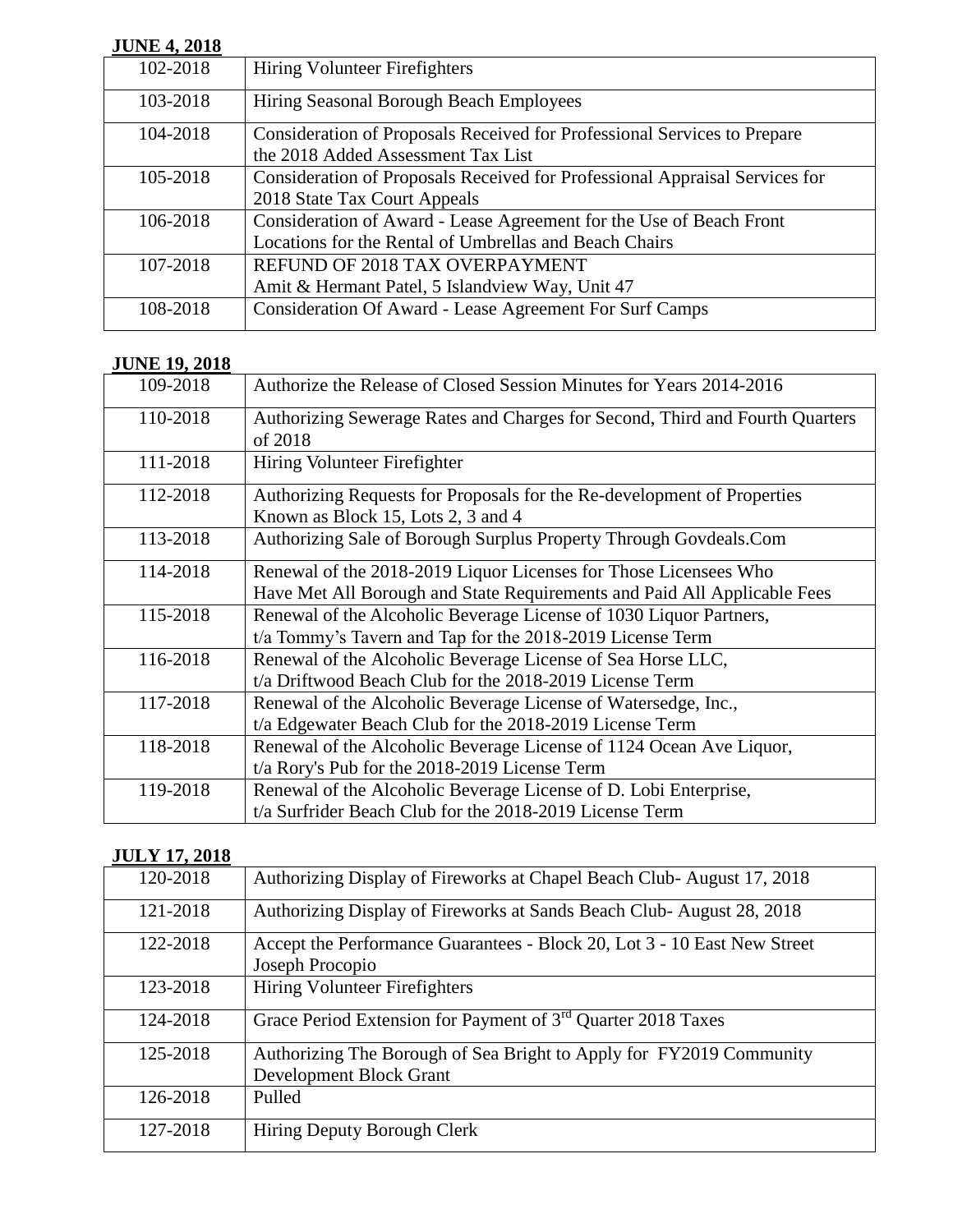#### **AUGUST 14, 2018**

| 128-2018 | Authorizing Hiring of Full Time Police Officer - Ty Manning                 |
|----------|-----------------------------------------------------------------------------|
| 129-2018 | Compliance with Promulgation of Local Finance Board of the State of         |
|          | New Jersey accepting the Borough of Sea Bright 2017 Annual Audit            |
| 130-2018 | Accept the Performance Guarantee(s) for Block 34, Lots 4 and 4.01           |
|          | 150 Ocean Avenue, Gaiter's Village, LLC                                     |
| 131-2018 | Accept the Performance Guarantee(s) for Block 20, Lot 5                     |
|          | 14 East New Street, MacKal Ventures, LLC                                    |
| 132-2018 | Authorizing the Borough of Sea Bright to Submit a Grant Application to the  |
|          | Monmouth County Municipal Open Space Grant Program to Provide Funding       |
|          | for "Swing Bridge Park" - Block 18, Lot 1 - 1008 Ocean Avenue               |
| 133-2018 | Authorizing a Beach "Clean-up" Event - August 18, 2018                      |
| 134-2018 | Approving Allocation of Funds for Planning Board Secretary                  |
| 135-2018 | Refund of 2017 Tax Overpayment - Ignar                                      |
| 136-2018 | Renewal of Membership in the Monmouth Municipal Joint Insurance Fund        |
| 137-2018 | Approving the Leasing Of Property for use by the Borough of Sea Bright with |
|          | Jesse A. Howland & Sons, Inc., 8 River Street - First Floor Garage          |
| 138-2018 | Appointing Borough Right to Know Coordinator and Safety Coordinator         |
|          |                                                                             |

#### **SEPTEMBER 4, 2018**

| 139-2018 | Authorizing the Execution of a Commodity Resale Agreement with the        |
|----------|---------------------------------------------------------------------------|
|          | County of Monmouth - October 1, 2018 through September 30, 2023           |
| 140-2018 | Authorizing the Execution of a Municipal Assistance Shared Services       |
|          | Agreement with the County Of Monmouth - October 1, 2018 through September |
|          | 30, 2028                                                                  |
| 141-2018 | Corrective Action Plan for 2017 Annual Audit                              |
| 142-2018 | Authorizing Clean Ocean Action to Bring Booker D. Surfdog onto the Beach  |
|          | for a Clean Beach Awareness Event                                         |

#### **SEPTEMBER 13, 2018**

| 143-2018 | Authorizing Requests for Proposals for Professional Services |
|----------|--------------------------------------------------------------|
|          | (Construction Manager - New Municipal Complex)               |
| 144-2018 | <b>Appointing Municipal Prosecutor</b>                       |
| 145-2018 | <b>AMENDING RESOLUTION NO. 132-2018</b>                      |
|          | Authorizing The Borough Of Sea Bright To Submit A Grant      |
|          | Application To The Monmouth County Municipal Open Space      |
|          | Grant Program To Provide Funding For "Swing Bridge Park"     |
|          | Block 18, Lot 1 - 1008 Ocean Avenue                          |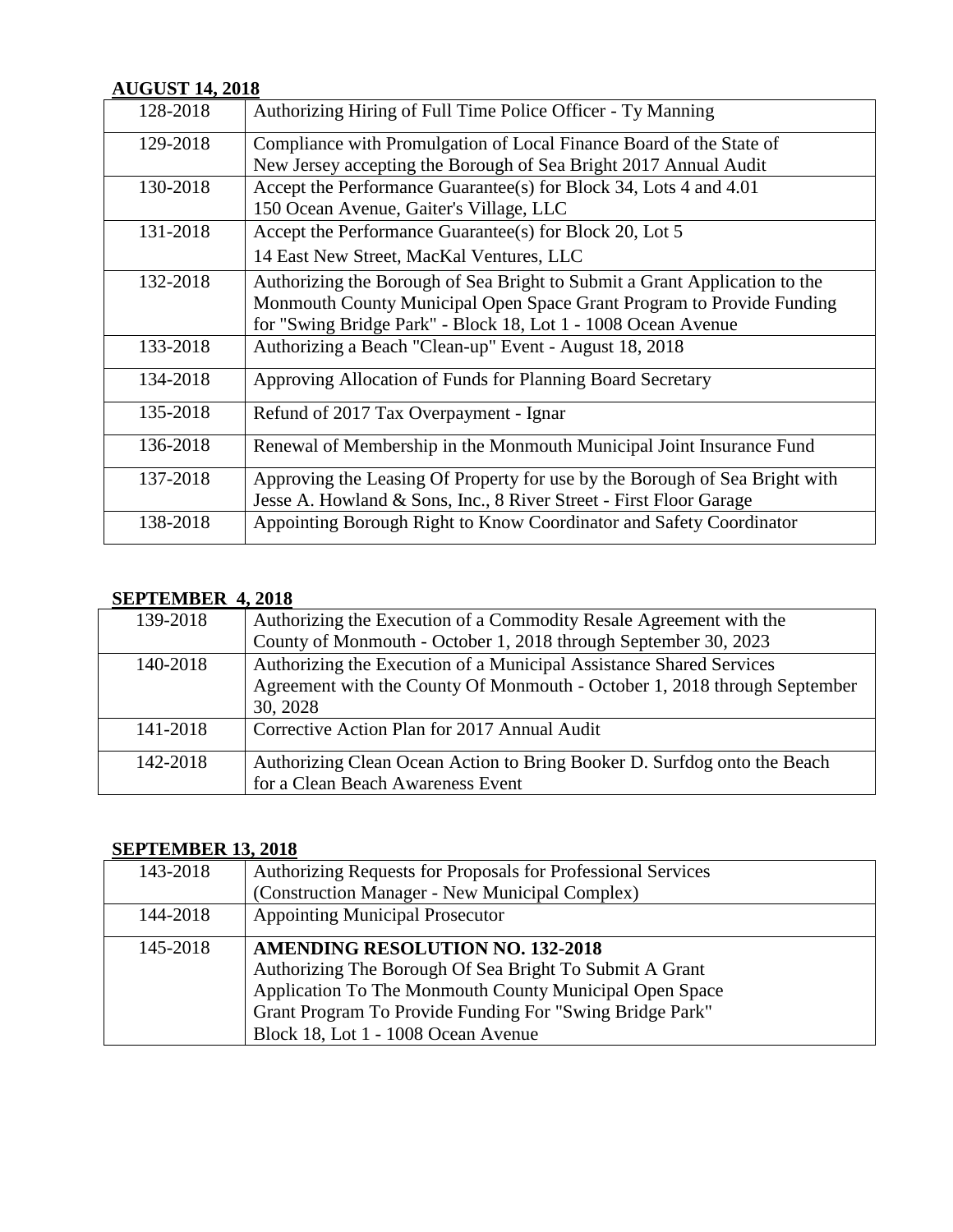#### **SEPTEMBER 18, 2018**

| 146-2018 | Authorizing a Joint Purchasing Agreement Between the Borough of Sea Bright,  |
|----------|------------------------------------------------------------------------------|
|          | the Borough of Oceanport and the Borough of Shrewsbury for the Purchase of a |
|          | Hot Box                                                                      |
| 147-2018 | Establishing a Fixed Asset Accounting System                                 |
| 148-2018 | Amending Personnel Policies and Procedures                                   |
| 149-2018 | Authorizing T&M Associates to Prepare a NJDOT FY2019 Local Aid Grant         |
|          | <b>Application for Ocean Avenue Drainage Improvements</b>                    |
| 150-2018 | Authorizing Settlement Agreement with Property Owner of 356 and 1056 Ocean   |
|          | Avenue                                                                       |

#### **OCTOBER 2, 2018**

| 151-2018 | <b>Authorizing Halloween Curfew</b>                                       |
|----------|---------------------------------------------------------------------------|
| 152-2018 | Donation 2019 Beach Badges                                                |
| 153-2018 | Authorizing the Purchase of Fingerprinting Equipment for the Police Dept. |
| 154-2018 |                                                                           |

## **OCTOBER 16, 2018**

| 155-2018 | Authorizing 2019 Beach Fee Schedule                                                                                                                                             |
|----------|---------------------------------------------------------------------------------------------------------------------------------------------------------------------------------|
| 156-2018 | 2019 Borough Council Meeting Schedule                                                                                                                                           |
| 157-2018 | Request for Proposals - 2019 Professional Services                                                                                                                              |
| 158-2018 | Donation 2019 Beach Badges                                                                                                                                                      |
| 159-2018 | Authorizing a Shared Service Agreement with the Borough of Highlands for<br>Solid Waste, Recycling and Bulk Waste Collection Services                                           |
| 160-2018 | Establishing a Change Fund for the Borough Library                                                                                                                              |
| 161-2018 | Approval to Submit a Grant Application and Execute a Grant Contract with the<br>New Jersey Department of Transporation for the Drainage Improvements to<br>Ocean Avenue Project |

#### **NOVEMBER 7, 2018**

| 162-2018 | Monmouth County SPCA - 2019 Contract                                     |
|----------|--------------------------------------------------------------------------|
| 163-2018 | 2019 Software Support and License Agreement - Edmunds & Associates, Inc. |
| 164-2018 | Authorizing the Purchase of Various Equipment for the Fire Department    |
| 165-2018 | Contract Amendment for the New Beach Pavilion - Engineering Services     |
|          | Provided by T&M Associates                                               |
| 166-2018 | Refund of 2018 Tax Overpayment                                           |
| 167-2018 | 2017/18 Annual Renewal of Liquor License - (12.39 Special Ruling)        |
|          | S. Kelly Corporation aka Mad Hatter                                      |
| 168-2018 | 2018/19 Annual Renewal of Liquor License - (12.39 Special Ruling)        |
|          | S. Kelly Corporation aka Mad Hatter                                      |